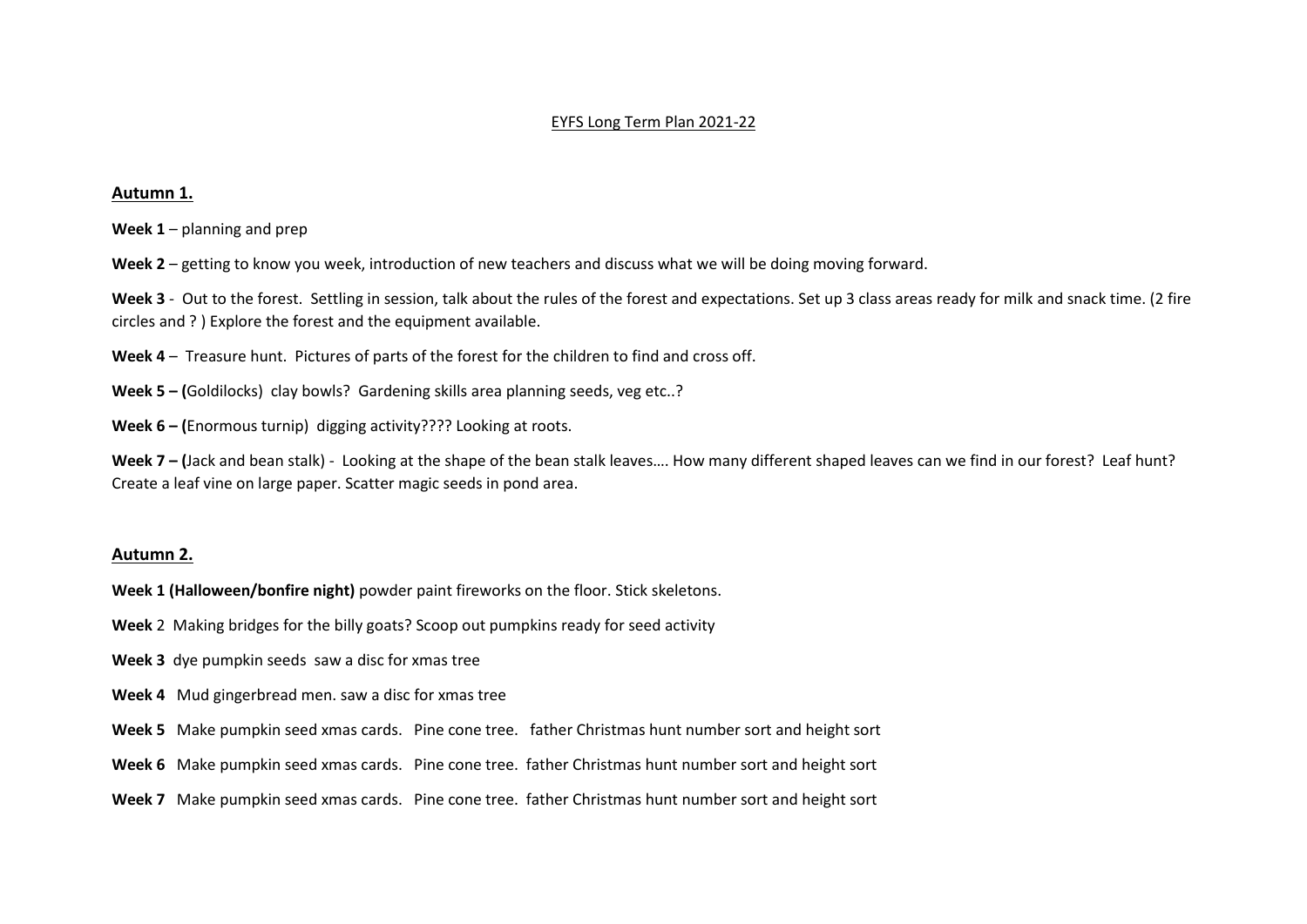Year 1 Long Term Plan 2021/22

First half term

- Play 'where does it belong?'/ Forest school rules
- Seasons/leaf identification
- Clay people
- Bird feeders
- Nature hunt
- Saw wooden discs for necklaces
- Stickmen

### Second half term

- Signs of spring
- Leaf crowns
- Pond dipping
- Marshmallows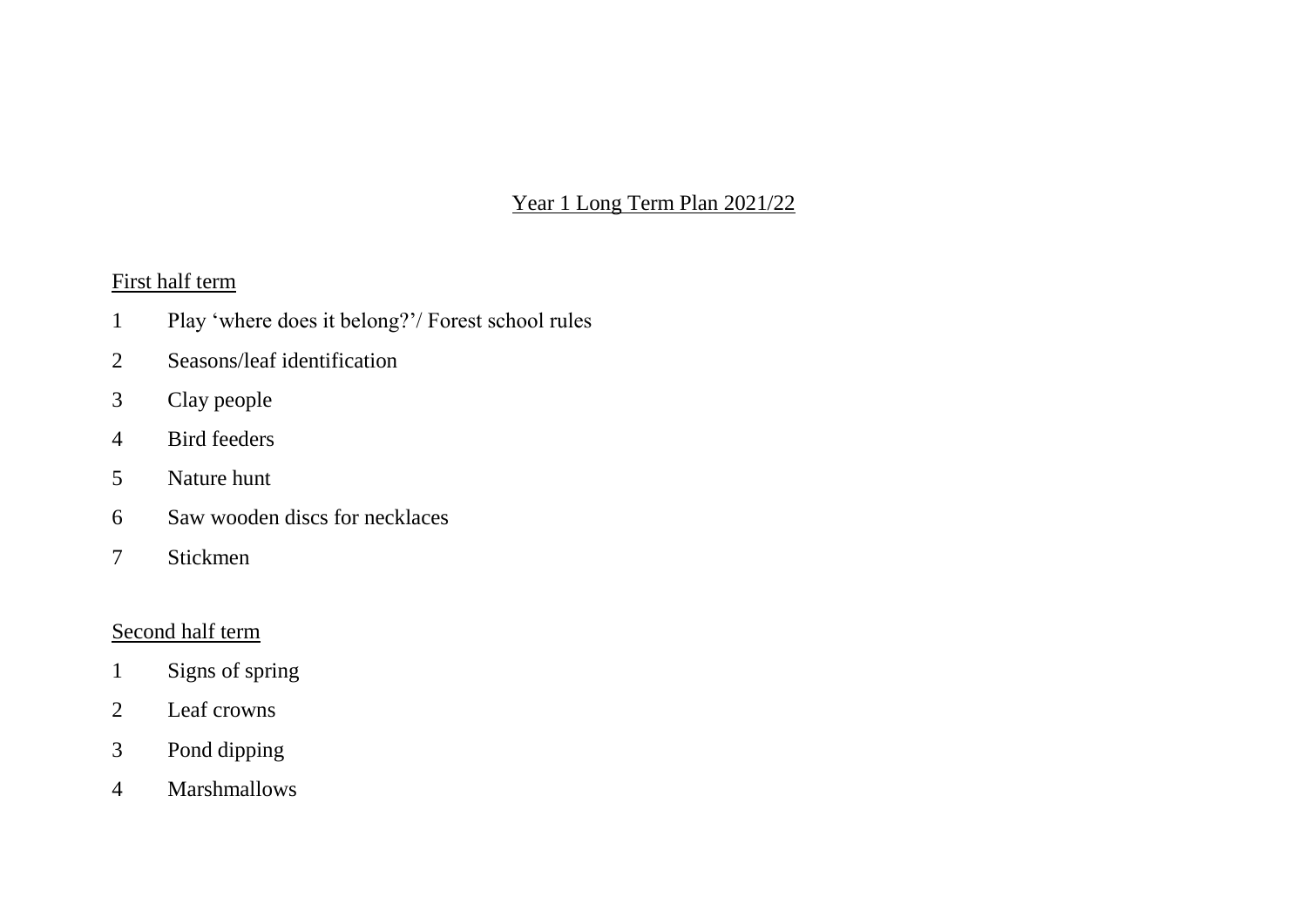### Bird identification

Free choice

## Year 2 Long Term Plan 2021/22

### First half term

- Making clay hedgehogs
- Shadow drawing and collage Summer/Autumn/Winter/Spring tree
- Cooking soup
- Making animals out of wooden discs
- Fairy houses and furniture
- Seasons/weather
- Rangoli patterns

### Second half term

- Seasons / Leaf art
- Picture frames
- Pond dipping
- Pancakes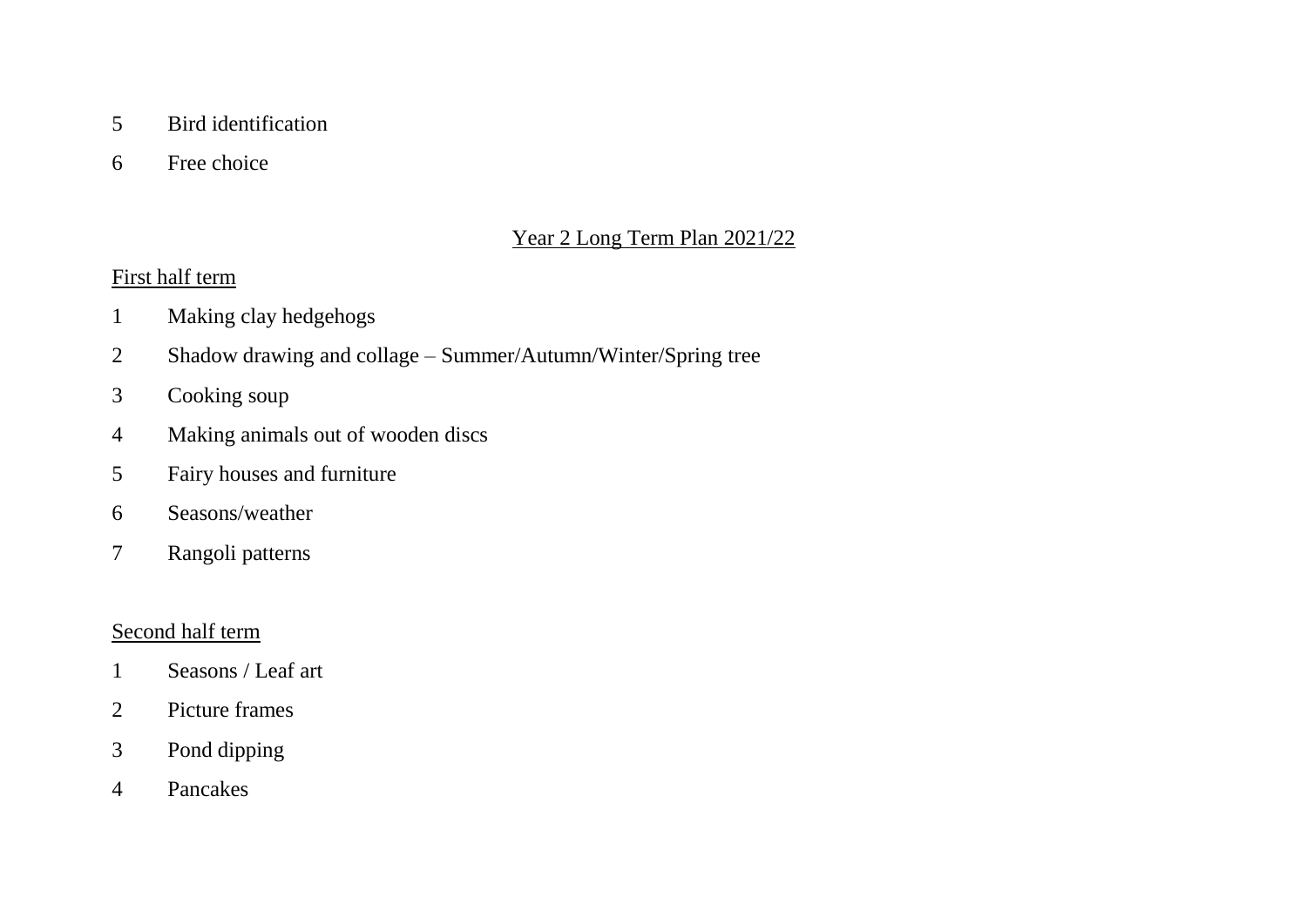# 5 Minibeasts

# 6 Free choice

| <b>Apple Class</b> |                   | <b>Damson Class</b> |                  | <b>Beech Class</b> |                  |
|--------------------|-------------------|---------------------|------------------|--------------------|------------------|
| Autumn 1 - KJ      | Spring 1 - CH     | Autumn 1 - CH       | Spring $2 - KJ$  | Autumn 2 – KJ      | Spring 2 - CH    |
| Sand art           | 8 compass points  | Pond keys           | Whittling label  | <b>Shadufs</b>     | Pond keys        |
| Gardening          | <b>Flatbreads</b> | <b>Flatbreads</b>   | Cooking          | Cooking            | Gardening        |
| Whittling label    | Willow weaving    | Sewing on discs     | 8 compass points | Sound              | Whittling label  |
| Cooking (chips)    | Pond keys         | <b>Shadufs</b>      | Sound            | Gardening          | Flatbreads       |
| <b>Shadufs</b>     | Gardening         | Gardening           | Gardening        | Willow weaving     | Sewing on discs  |
| Sound              | Sewing on discs   | Willow weaving      | Sand art         | Sand art           | 8 compass points |

**Forest Schools Timetable for Year 3 and 4**

|                 | <b>Chestnut Class</b> | <b>Hazel Class</b> |                  |  |
|-----------------|-----------------------|--------------------|------------------|--|
| Autumn 2 - CH   | Summer 1 - KJ         | Spring $1 - KJ$    | Summer 1 - CH    |  |
| Pond keys       | Whittling label       | Sand art           | Gardening        |  |
| Gardening       | Cooking               | Gardening          | Whittling label  |  |
| <b>Shadufs</b>  | 8 compass points      | Shadufs            | Pond keys        |  |
| Sewing on discs | Gardening             | Cooking            | Flatbreads       |  |
| Flatbreads      | Sound                 | Willow weaving     | Sewing on discs  |  |
| Willow weaving  | Sand art              | Sound              | 8 compass points |  |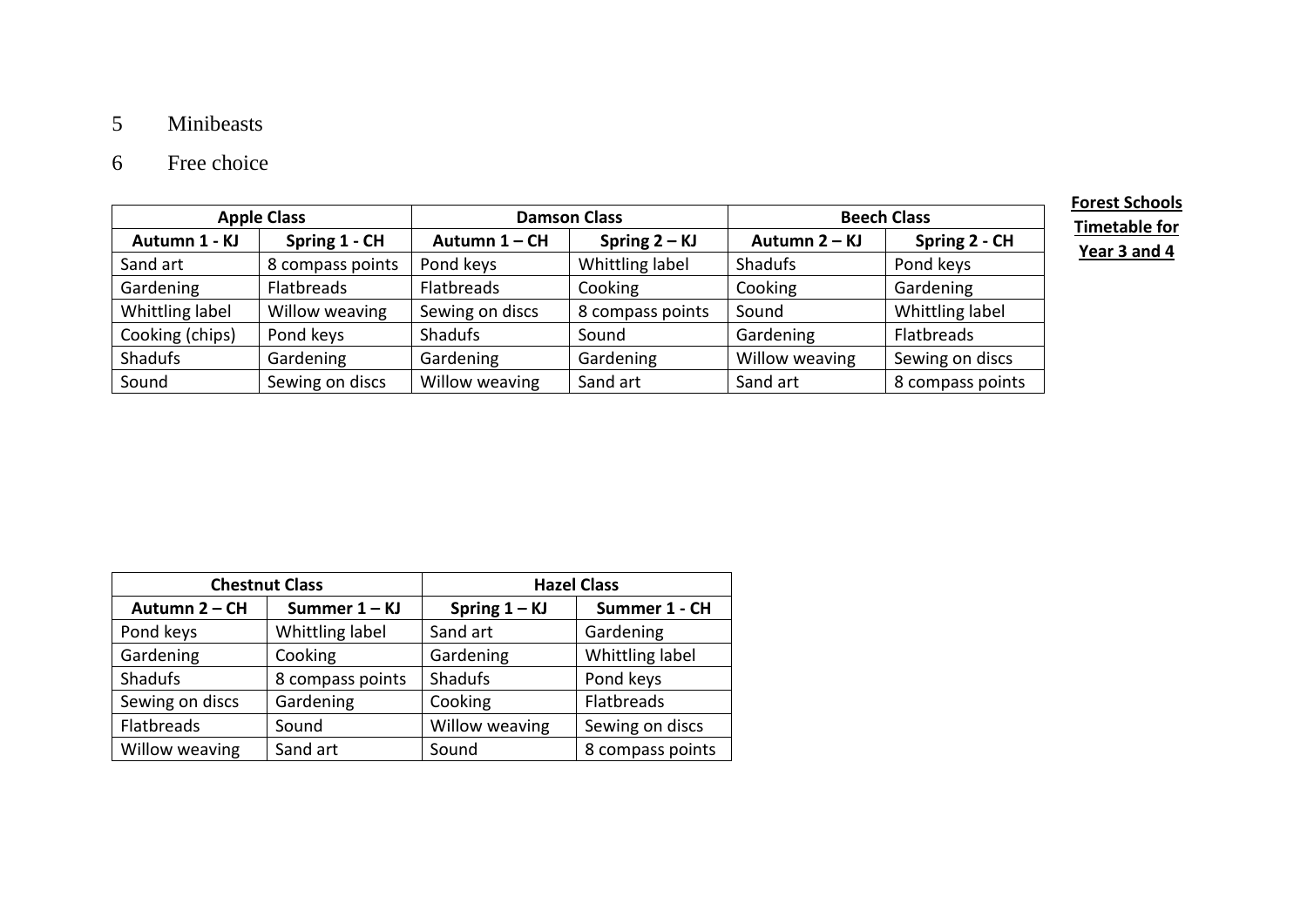# Year 5 Long Term Plan – 2021/22

| Autumn 1 | Planets                                                   |
|----------|-----------------------------------------------------------|
| Autumn 2 | Blackberry and apple crumble                              |
| Autumn 3 | Make road set for reception                               |
| Autumn 4 | Victorian Christmas                                       |
| Spring 1 | Mosaic table top                                          |
| Spring 2 | Rubber duck racing                                        |
| Spring 3 | Levers and pulleys                                        |
| Spring 4 | Cooking $-$ spicy rice                                    |
| Summer 1 | Life cycles of pond creatures                             |
| Summer 2 | Plant study on field/in woods (detailed sketches/quadrat) |
| Summer 3 | Rainforest painted pebbles                                |
| Summer 4 | Free Choice                                               |